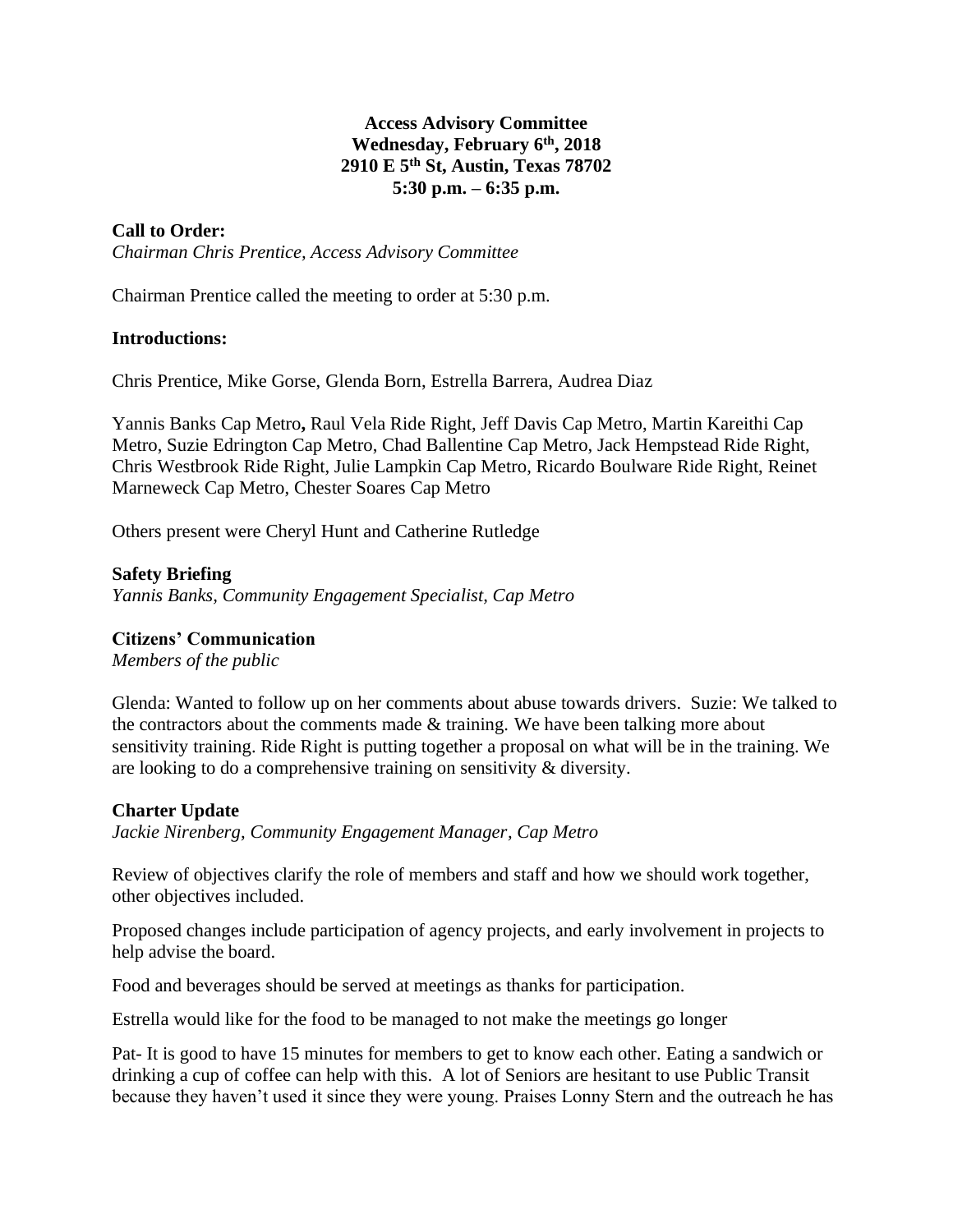been doing. Had a group using 803 at Republic Square, group of 8 & 5. Looked at board & there wasn't any listing for the 803. Waited 45+ mins. A lot of 801s passed. There weren't any buses to take place of broken 803s. There should be a procedure to get information out to public when situations like that arise. Martin – Call in customer service is the right move. Also, get in contact with one of us & we can follow up on that.

Estrella- inquiring about how we will handle Paul's comments to the charter

Should bring in DMS/E-paper signs PM to Access for next month's meeting

# **Statistics/Tech Update**

*Suzie Edrington, Director of Demand Response, Capital Metro*

Jan 2019 ridership has grown 9% carrying an additional 4.900 passenger trips compared to Jan 2018.

Productivity & OTP has increased. Still some issues on Saturday with OTP. Looking deeper there to see what we can improve. Julie implemented a task base in dispatch to monitor what people are working on. Did a heavy scrub of subscription trips. Saw a marked increase in OTP after we did that. Paul asks for clarification of scrubbing subscription trips. Julie – What we are doing is taking subscription templates & grouping them together with like areas of start & end before sending 2-3 vehicles to same general area. We are still scrubbing for better productivity. Paul – Basically optimization of the trips. Julie – Once it's cleaned up it will be someone's task to keep it going. Glenda – Is there a way to track turnaround time being implemented? Julie – Yes, we are working to bring visibility so supervisors can see what they're doing. John – Any thought of having subscriptions to automated? Chad – Our software isn't capable of doing it.

### **Pilot Projects Update**

*Chad Ballentine, Vice President, Demand Response and Innovative Mobility, Capital Metro*

Going thru the current iteration of Neighborhood circulator. Going to go back out to those areas to do intense community engagement outreach to hear what they want. We are hearing the TNC isn't working. We want to hear what kind of solutions they would want. It will probably along the lines of the Pickup pilot service we use to provide. We are looking to purchase software to provide that kind of service. It will be over the next several months. We have been reaching out to the dockless companies to help with them staging at our stops. We are planning on replacing our operation software. It will be a much longer process. The plan is to kick it off in probably 3 months. Could take up to 4 years from start to finish. Ora Chisom is the project manager to help work on neighborhood circulator software procurement. We will be doing a Trapeze software update and we will be up to date. Glenda asked what neighborhoods we are looking at for neighborhood circulator. Hornsby Bend, Manor and Rogge, Johnston Terrace, St. David's north. Chad said the current boundaries will probably be expanded to pick up more riders.

# **Dashboard Update**

*Chester Soares, Director, Enterprise Application and Data Service*